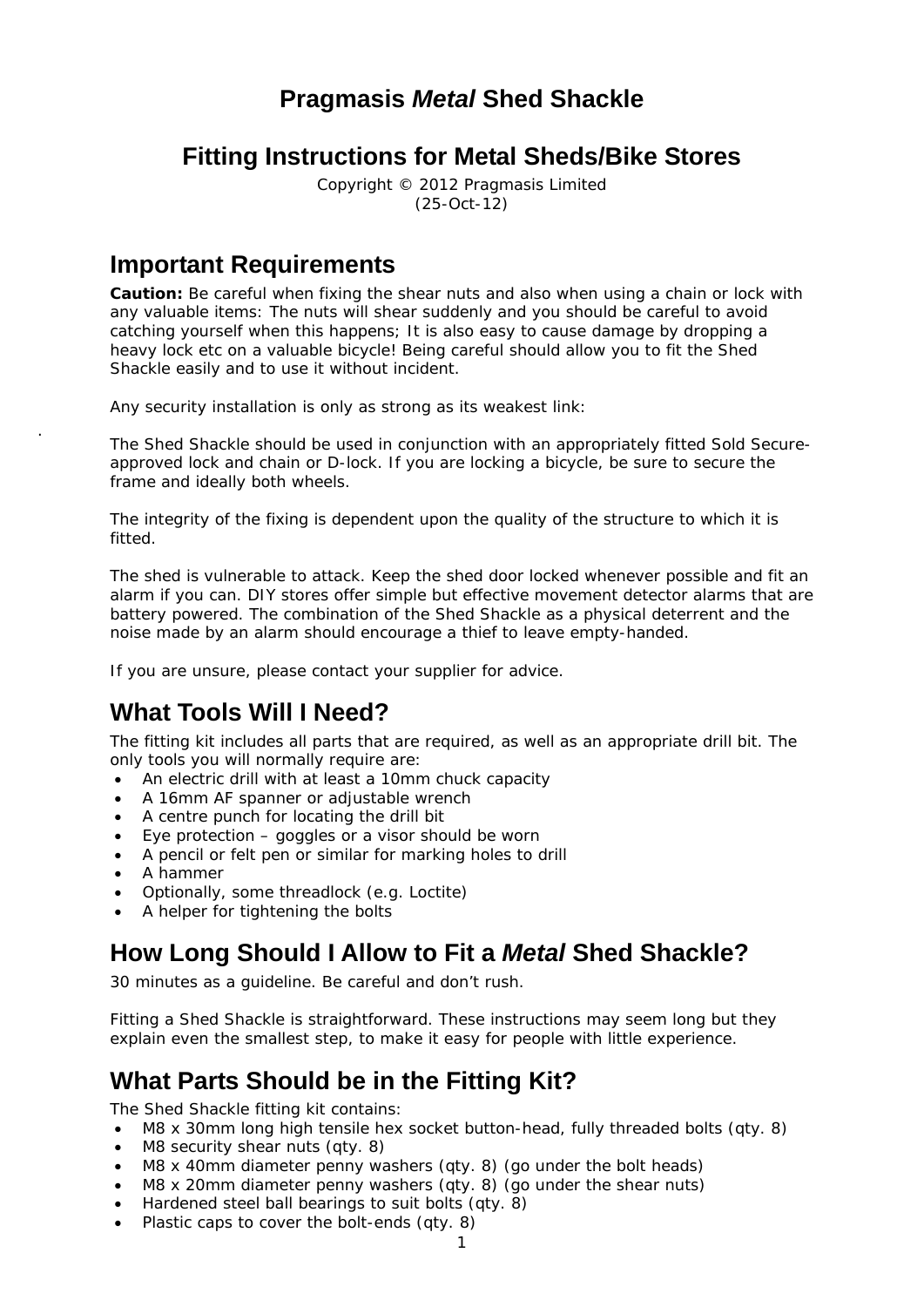- HSS (metal cutting) drill bits 9mm and 4mm
- 5mm hex wrench (*Allen* key)
- 5mm hex driver bit
- M8 x 50mm hex head bolt (to be used as a punch)
- These instructions

# **How to Fit a** *Metal* **Shed Shackle**

The Shed Shackle is designed to be fitted by a typical DIYer. You should be comfortable using a drill to make holes in metal, but little experience is required beyond that.

**You should read through these instructions in their entirety** *before starting to fit a Shed Shackle***.** If you are not confident of your ability, you should ask an experienced person or professional to help.

#### **The Shed Shackle is normally fitted** *internally***, i.e. inside the shed.**

In the following instructions, the term *bicycle* is used to mean any valuable item that you wish to secure with your Shed Shackle.

*The following details the typical fitting sequence with the Shackle itself on a flat area of the rear wall of the shed, an extension bar on each side going above and below, and the side brace fitted perpendicularly to one of the extension bars. This is shown in the photo below. You can modify this sequence if you want to fit the parts in different orientations. Contact your supplier for advice if you are unsure.* 



The photo above shows a typical final configuration, with two bicycles chained to the Shackle. The assembly is broadly central left-to-right, and approximately at cross-bar height for the bikes. Note how the extension bars are deliberately angled above and below the Shackle centre section: This helps to reinforce a larger area of the shed wall and to require a large area of that wall to be cut out if a thief was to defeat it. The following guidance will help you to duplicate this arrangement. The short side brace is fitted to the end of the upper extension bar, angled downwards.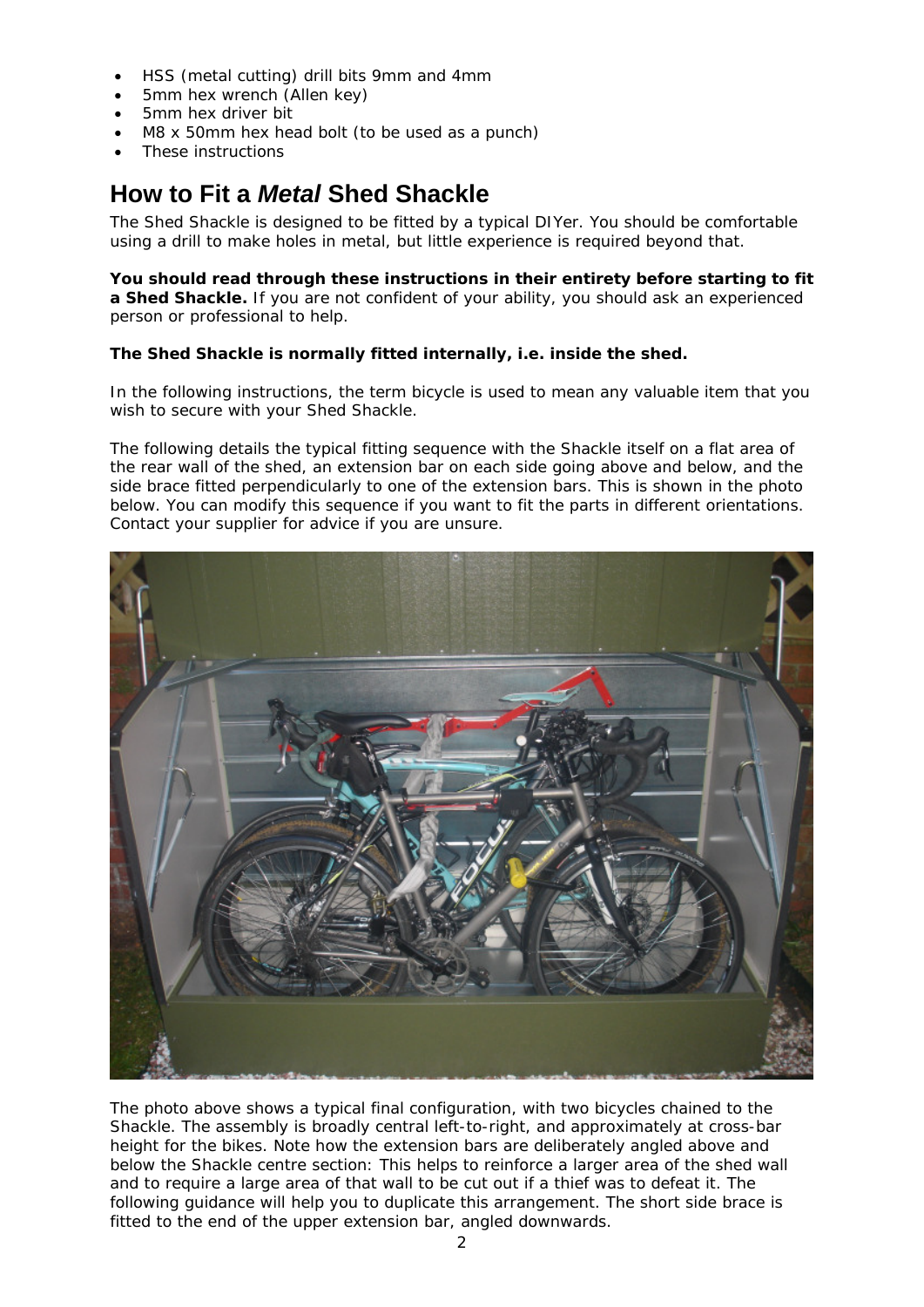**1. Check the contents of the Fitting Kit:** Ensure the fitting kit is complete (the items are listed above). Contact your supplier if there are any parts missing or damaged.

**2. Choosing a good location:** The Shed Shackle is supplied with main Shackle member, two long extension bars and one short brace. The extension bars should normally be fitted on each side of the Shackle itself, and the short brace is usually fitted perpendicularly to one of the extensions, to resist sideways twisting attacks. All of these should be fitted to a generally flat area of the metal shed wall. These parts can bridge over a folded ridge that the shed manufacturers include for stiffening, providing that ridge is formed *away* from the inside of the shed. The parts should preferably *not* be all in a straight line – a *zig-zag* is quite OK as it spreads the area that is reinforced. Please refer to the previous photo.

The Shed Shackle is easy to fit but you should think it through in advance to be sure that you get the best position and therefore the best combination of fixings.

Be careful to choose an appropriate location for fitting your Shed Shackle. It is designed for permanent installation so take time to ensure the chosen position will allow you to secure your bicycle with the chain etc that you have chosen. Putting it at the right height and choosing the location such that the bicycle restricts access to the Shackle can make it a lot harder for a criminal to attack, as can keeping chains and locks off the floor.



We recommend that you hold the Shackle and an extension bar against the wall whilst checking the height and relative position of the bicycle frame and any ridges in the shed wall. The Shackle must be within range of the chain, ideally when it is wrapped around more than one member of the frame and the wheels as well. Time spent now checking the intended location is much better than realising later that you can't get the bicycle within the range of your chain!

**Remember that the Shackle is only as good as the substrate it is fitted to. If you have the option of fitting it to thicker material, that will generally result in better security.**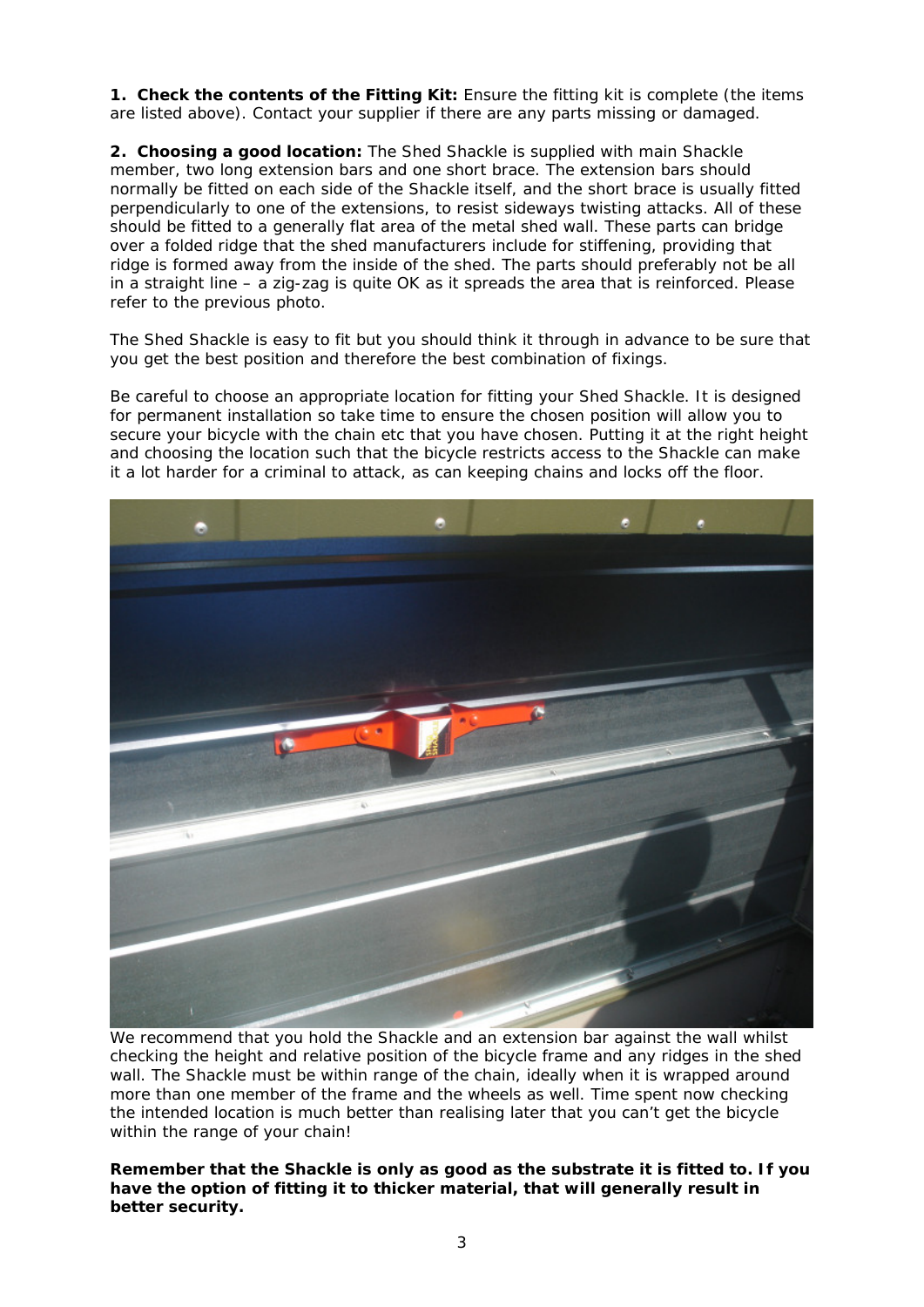**3. Mark the first holes to drill:** The centre section is normally fitted first, as shown in the photo above. It is normally fitted centrally in the horizontal direction, and biased upwards on a flat section of shed wall. Beware that the bolts will have 40mm diameter penny washers fitted under their heads, so be sure to allow enough room for them if there are ridges in the shed wall (as shown in the photos here).

The short brace can be fitted to any of the holes in an extension bar except for the hole at the end that will link to the Shackle itself.

Carefully mark the end holes in the Shackle centre section using a pencil or felt pen, for example.

**4. Drill the first holes:** Move all items out of the way and *centre-*punch the marked holes to help guide the drill. Then, using eye protection and a 4.0mm HSS drill bit (or similar), carefully **drill a pilot for the first holes** and then switch to a 9.0mm drill to **drill them both to final size.** 

Take care with swarf generated.

**5. Bolt the central Shackle section in position (loosely):** Go outside the shed and push the first two bolts through the wall, with a large penny washer under each bolt head. Have a helper hold those bolts in position while you come back to the inside of the shed and fit the Shackle centre section over the bolts. Alignment errors can be corrected by using the drill to draw the hole a little. This is done by putting sideways pressure on the drill when it is spinning in the hole already drilled. Be careful not to put a lot of pressure on the drill – moving it in and out and taking your time should allow you to elongate the hole in the desired direction without too much difficulty and without risk of breaking the drill bit.

Fit a smaller penny washer and shear nut, loosely, on each bolt. The shear nut is fitted with the hexagonal head facing you (away from the shed wall). Spin the nut onto the bolt thread in each case. This will hold the Shackle in position while you drill the other two holes. **Do not tighten the nuts yet!**



This photo shows that you can use the Shackle itself to guide the drill. You may find it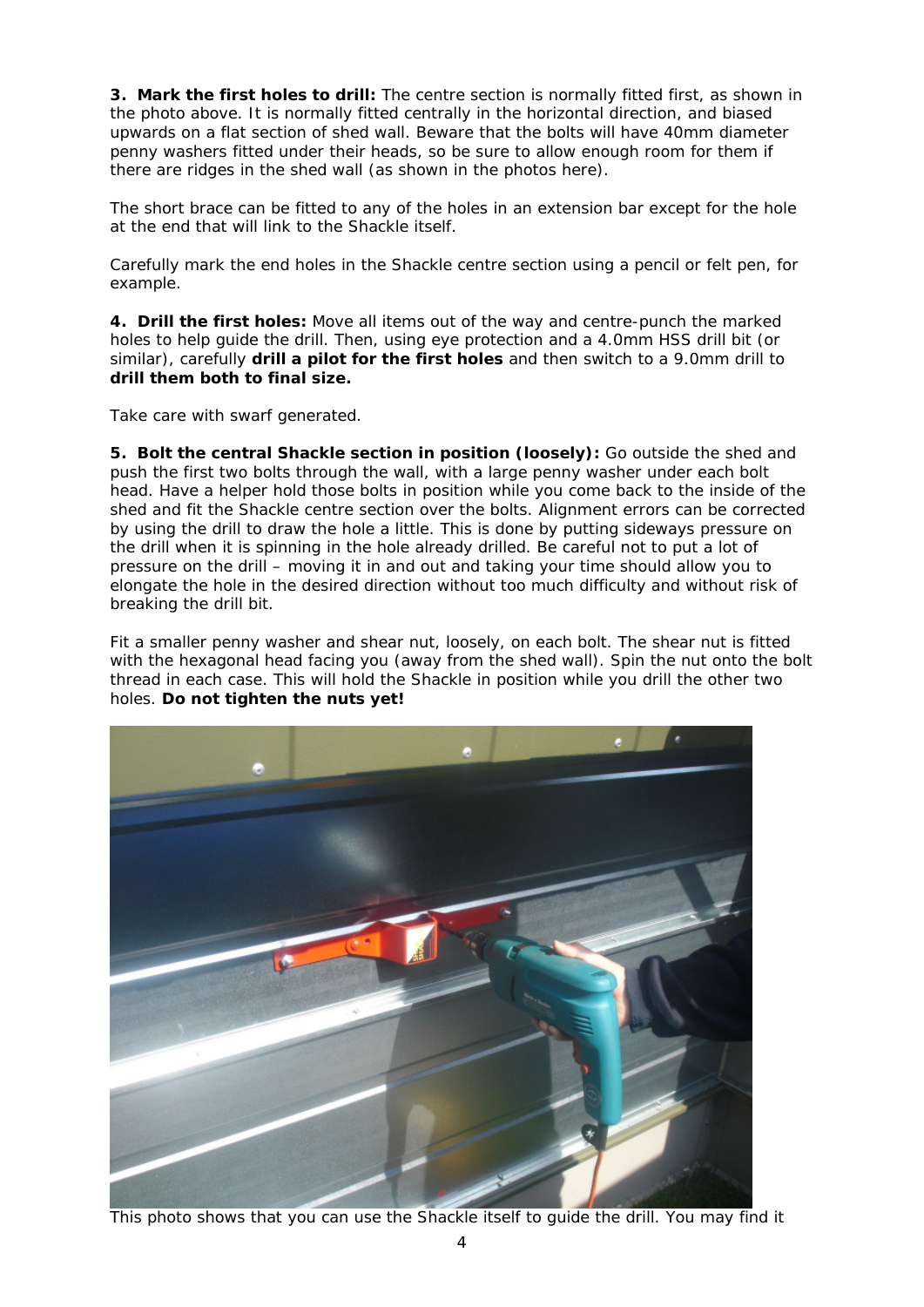easiest to run the drill briefly with the 9.0mm drill bit, to mark the metal shed wall at the hole centres, and then to switch to the pilot drill to actually drill through and finally to revert to the 9.0mm drill to complete these holes.

All four holes through the Shackle are used to give maximum strength to the centre section.

Fit these two bolts, with penny washers under their heads, from the outside of the shed and add smaller penny washers and spin shear nuts onto them from the inside.

**6. Fit the top extension bar over the first bolt:** Remove the shear nut from the right-hand end of the Shackle and hold an extension bar in position over that bolt. The extension bar should be fitted with the cranked end at the bottom, overlapping the end of the Shackle. Orient it at an angle so the other end is high up on the next flat section of the shed wall, and so that there is space to position the short side brace also on that flat section (refer to the first photo).

**7. Drill the hole at the** *top* **of the extension bar:** Use the extension bar to mark the position of the next drill hole, then move items out of the way, centre-punch and drill the hole with a pilot and then the final-size drill.

#### **8. Fit another large penny washer and push a bolt through the wall of the shed and re-fit the extension bar.**

**Note: Do not expect to fit a bolt through every possible hole in the extension bars.** Additional holes are provided to allow a variety of fixing arrangements, but you will typically end up with a *total* of 3 or 4 holes without bolts. All 4 holes in the Shackle centre section itself should be used in all arrangements.

**9. Fit the lower extension bar:** Similar to the sequence used for the top extension bar, use the other extension bar as a guide to mark its lowest hole with it oriented at an angle downwards from the left end of the Shackle centre section. Remove the left-most shear nut to allow you to position this extension bar with its cranked bend at the point of overlap with the central Shackle. Then, mark the hole at its opposite end, centre-punch & drill the hole. Fit a large penny washer & bolt through the shed wall and through the extension bar. Add a smaller penny washer and finally spin a shear nut onto the end of the bolt at each end of this extension bar, inside the shed.

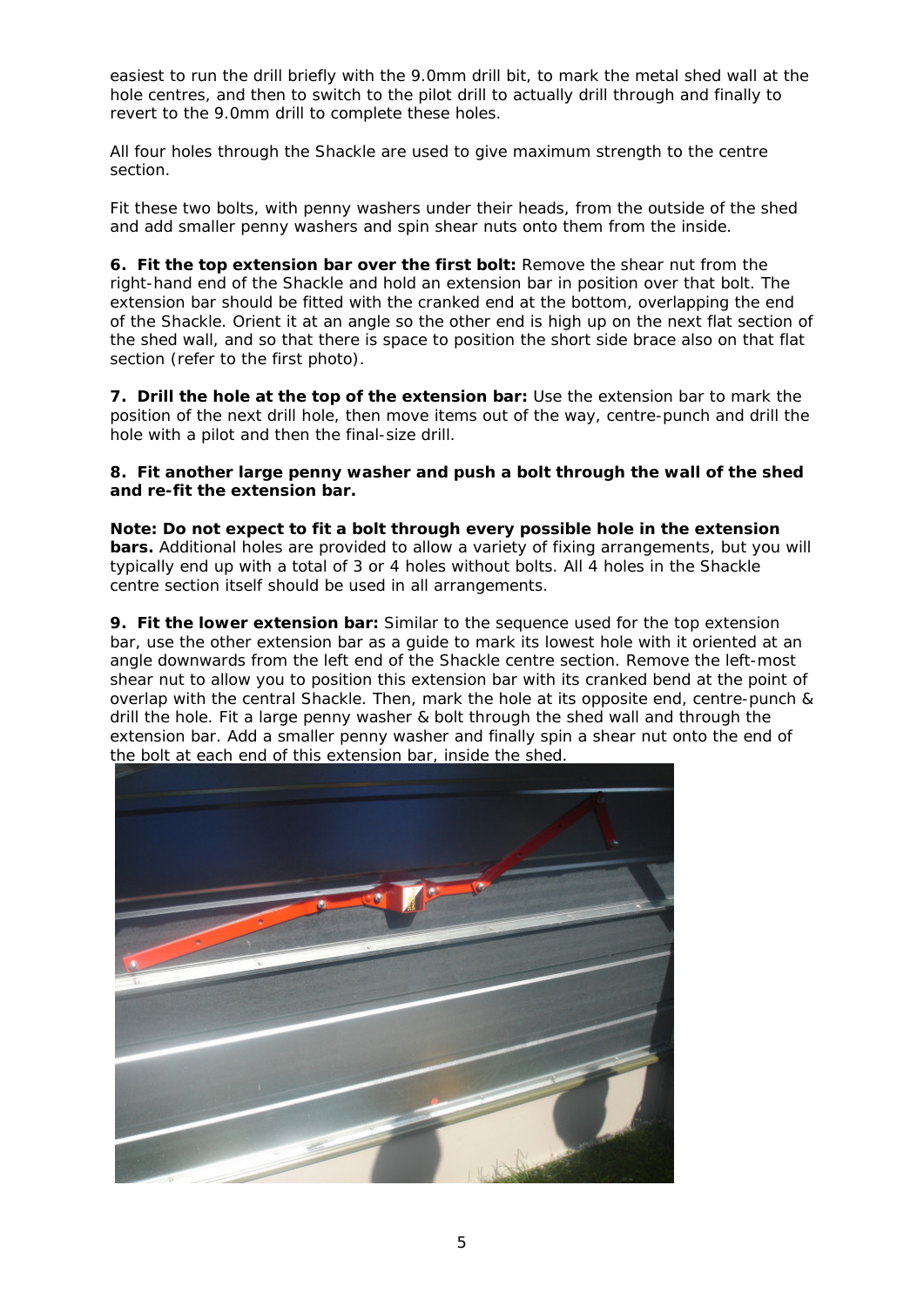The previous photo shows the assembly in position. A total of 7 bolts should now be in place, loosely, with large penny washers under each bolt head on the outside of the shed and small washers and shear nuts fitted loosely on the inside of the shed. The fitting kit includes one more bolt/large washer/small washer/nut set. This is provided for more versatility in fitting arrangements, but if you have followed the normal routine and if you wish, you can drill and fit this last fixing through one of the remaining (spare) fitting holes in one of the extension bars.

#### **10. Optional: Apply Threadlocking Compound to the Bolts:**

This is not essential as the shear nuts provide a good anti-tamper fixing on their own, and there are 7 or 8 of them! If you wish to make them harder to remove, you can apply a little threadlock to each bolt. **Note that the threadlock should be applied and the respective nut tightened and sheared-off within a few minutes. This is easy, but don't have a cup of tea part way through this part of the process!**

Remove one of the shear nuts at a time, apply threadlock to its bolt, and then replace the nut. The equivalent of 1-2 drips of threadlock fluid is plenty for each bolt. Go through all of the nuts quickly so that you can complete the shearing process (described next) before the threadlock sets!

**Caution:** Threadlock compounds may produce an allergic reaction and can be harmful by inhalation. After contact with skin, wash immediately with plenty of soap and water. In case of contact with eyes, rinse immediately with plenty of water and seek medical advice, showing the threadlock tube.

**11. With the aid of a helper outside the shed, tighten all of the nuts:** Have your helper use the supplied Allen key in the bolt heads outside the shed. Then, using a 16mm AF spanner/socket or adjustable wrench on the inside of the shed, tighten each of the nuts until the hexagonal head shears off, leaving just the conical anti-tamper surface.

**Caution:** Be careful that you do not slip or graze your knuckles when the nut head shears off. Reposition the spanner or wrench regularly so that the head shearing off will result in your hand moving *away* from the other bolts etc. Be sensitive to the reduced leverage that your helper has with the Allen key – work together so that all nuts can be tightened steadily, without any discomfort or injury to anyone! The fitting kit also includes a small hex driver bit – this can be



used in the bolt head and with a suitable socket or perhaps spanner to give similar leverage to the helper on the outside of the shed.

If you find the shear nuts are too difficult to shear off, you can weaken the shear nut by nicking under the head with a hacksaw and then trying again with the spanner.

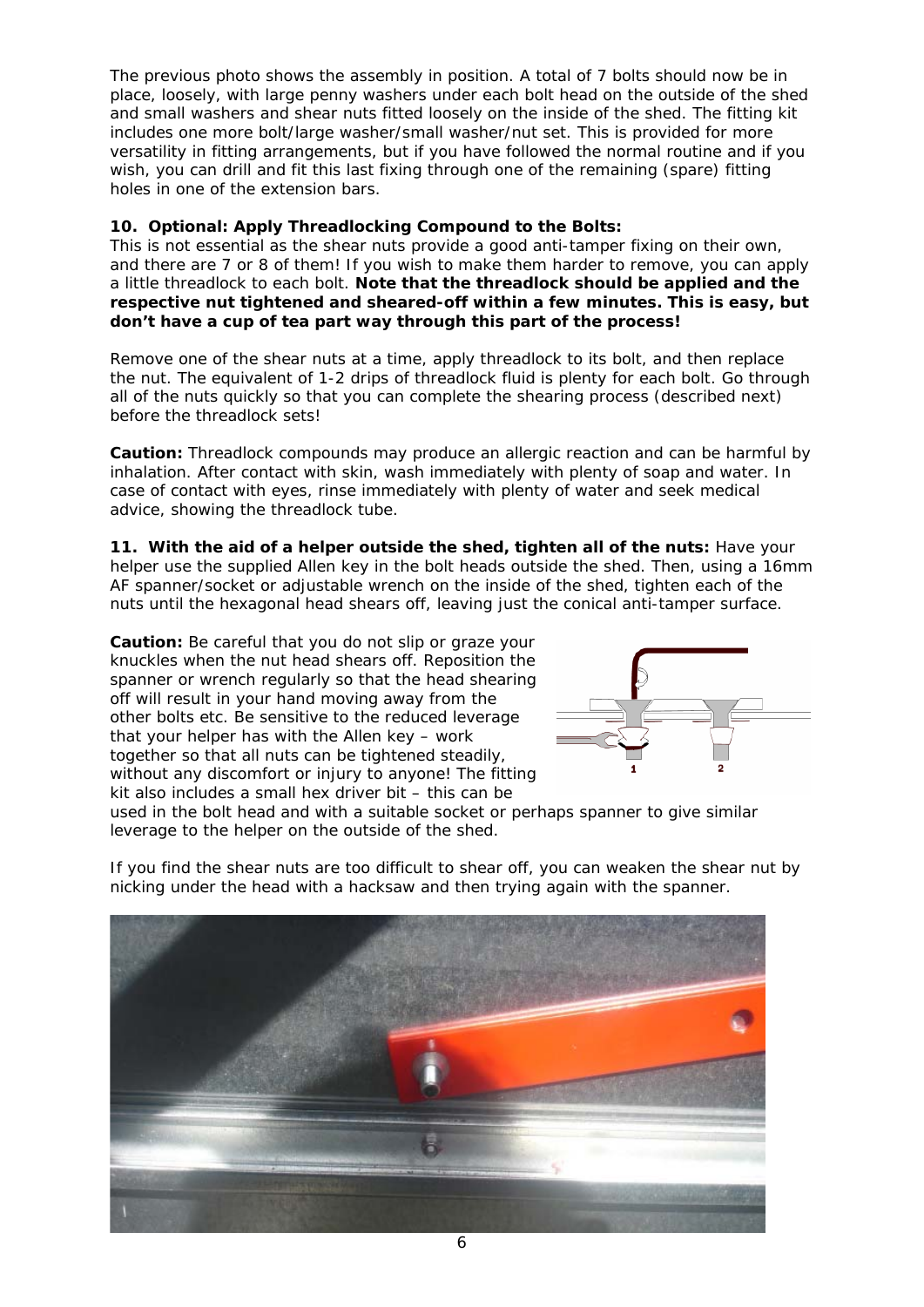**12. Fit the anti-drill ball bearings to the bolt heads:** Go outside the shed and hammer one of the ball bearings supplied into the hexagonal head of each bolt. You may find the extra M8 x 50mm bolt is useful as a *punch* to reach the bolt heads – the end of the bolt has a slight dimple that will locate on the ball bearing. The ball bearings are a tight fit so it will take a smart hammer blow to drive them into the bolt heads. Be careful not to hit your fingers!





Be wary of the wall of the shed bending while you are doing this. You may find that a large piece of wood or metal, positioned against the inside of the shed wall near each bolt, helps to steady the shed and reduce the noise!

**13. Fit the protective caps over the ends of the bolts:** Plastic push-on caps are provided to protect from accidental contact with the exposed bolt ends. One of these caps should be pushed onto the end of each bolt. It is not normally necessary but you may wish to use a hacksaw in advance to trim excess length from the exposed bolt ends if they pose a risk or inconvenience. If you want to make it even more awkward for a thief to undo the nuts, feel free to glue the caps on with a general purpose adhesive!



**14. The installation is complete once the threadlock has hardened (where applicable).** Threadlock continues to harden for 24 hours. The Shackle can be used immediately. Well done